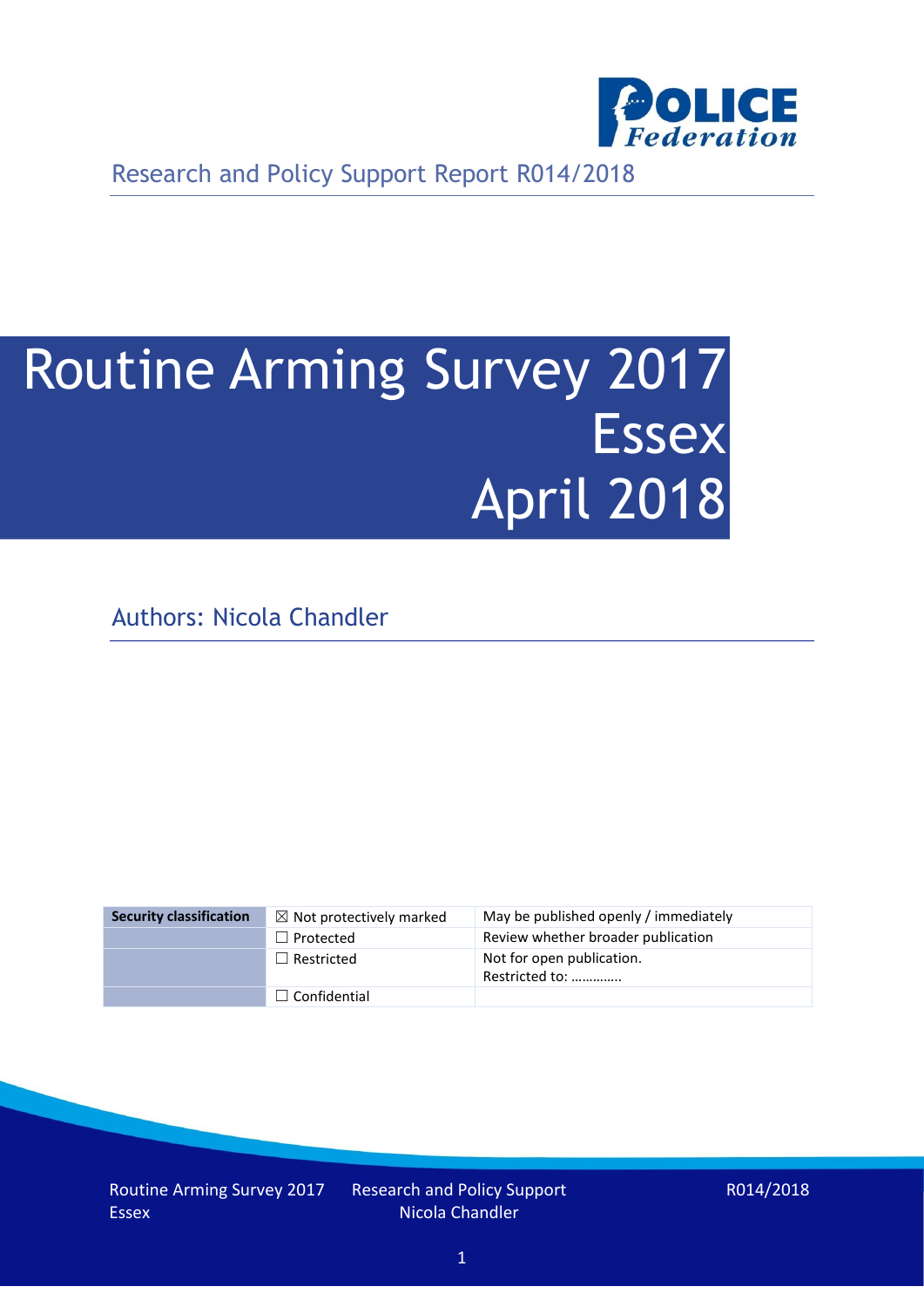## **INTRODUCTION**

This report provides a summary of responses to the PFEW routine arming survey received from respondents in Essex.

The PFEW routine arming survey was open between 31st July and 1st September 2017. The survey asked respondents about their experiences and attitudes in the following areas:

- Satisfaction with their current access to armed support
- Views on routine arming
- Views on other protective measures and equipment
- The number of times respondents had felt their life had been threatened at work in the last two years

Where appropriate, details of average responses for the police service as a whole are also presented, differences between the national and local responses have not been tested statistically and therefore any differences reported are for guidance only and must be treated with caution.

#### **RESPONSE RATE AND RESPONDENTS**

832 responses were received from respondents in Essex. This reflects a response rate of approximately 30%, based on Home Office figures from 2017. This compares to a national response rate of 27% of federated rank members.

The findings presented in this report have a margin of error of 3%. This margin of error has been calculated using the number of responses received from officers in Essex compared to the number of officers in the force as a whole. A margin of error of 5% or less is generally considered to be within the normal bounds of academic rigor. If this threshold has not been met, the results from this report must be interpreted more cautiously.

79% of responses from Essex were received from male officers and 21% of responses were from female officers. 77% of respondents were Constables, 17% were Sergeants and 7% were Inspectors or Chief Inspectors.

58% of respondents said that they were in a frontline role.

Research and Policy Support Nicola Chandler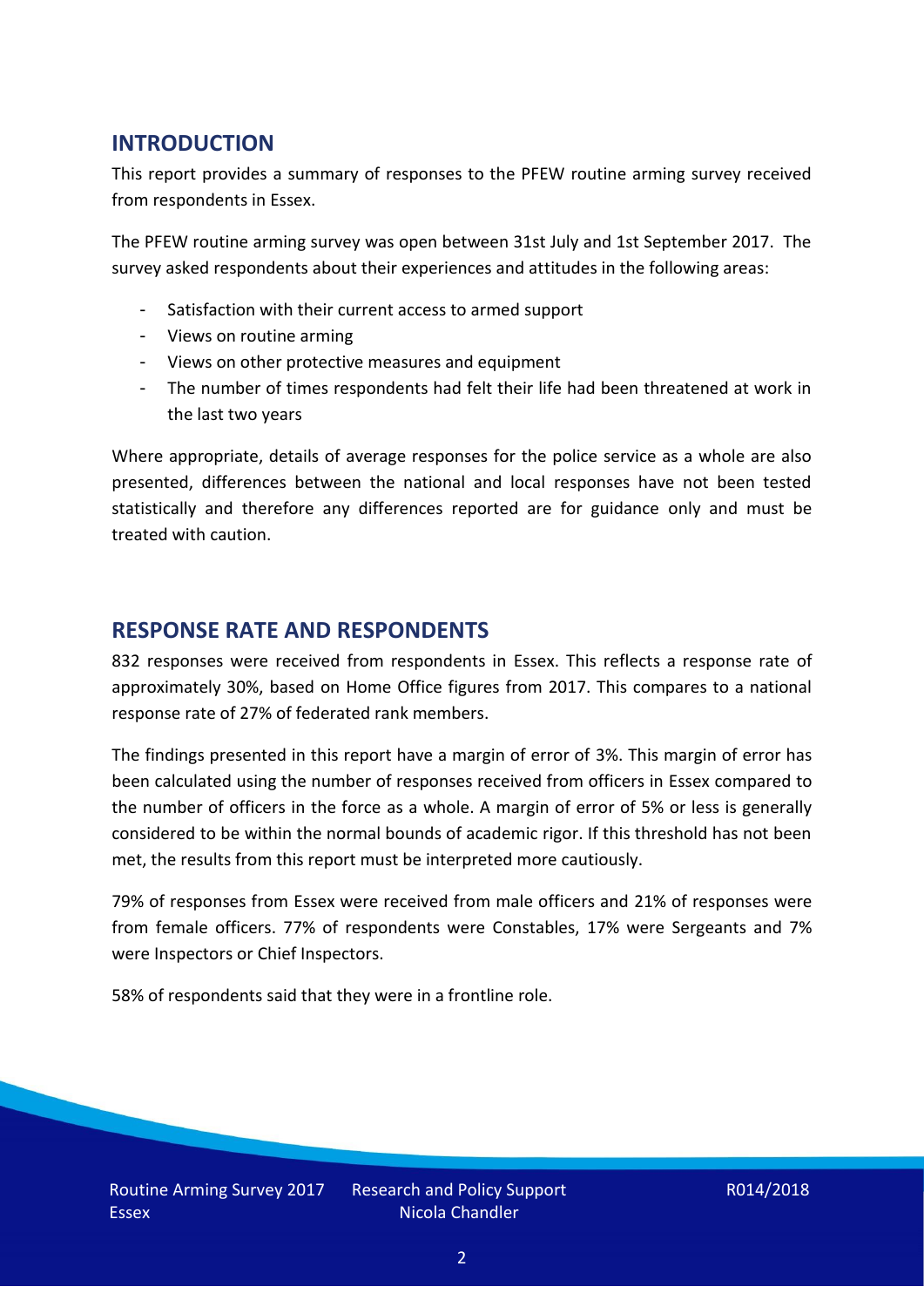# **SATISFACTION WITH CURRENT ARMED SUPPORT**

Of those respondents who had a view, 32% within Essex said that they were either very or fairy satisfied that armed support would be readily available should they require it. In comparison, 68% were either not very or not at all satisfied that armed support would be available.

Nationally, 43% of respondents were either very or fairly satisfied that armed support would be readily available should they require it.

|                                                                                               | <b>Very satisfied</b> | <b>Fairly</b><br>satisfied | Not very<br>satisfied | Not at all<br>satisfied |
|-----------------------------------------------------------------------------------------------|-----------------------|----------------------------|-----------------------|-------------------------|
| How satisfied are you<br>that armed support is<br>readily available should<br>you require it? | 4%                    | 28%                        | 42%                   | 26%                     |

### **VIEWS ON ROUTINE ARMING**

41% of respondents within Essex said that they were in favour of routine arming, insofar as they felt all officers should receive appropriate training and be armed at all times when on duty. This compares to 34% of respondents across England and Wales as a whole.

| All police officers<br>should receive<br>appropriate training<br>and be armed at all<br>times when on duty | All police officers<br>should receive<br>appropriate training<br>and firearms should<br>be issued to them as<br>and when necessary | <b>Firearms should not</b><br>be issued to all<br>police officers, but<br>more officers should<br>receive appropriate<br>training and be issue | The present number<br>of officers who are<br>specially trained to<br>carry firearms is<br>about right |  |
|------------------------------------------------------------------------------------------------------------|------------------------------------------------------------------------------------------------------------------------------------|------------------------------------------------------------------------------------------------------------------------------------------------|-------------------------------------------------------------------------------------------------------|--|
| 41%                                                                                                        | 21%                                                                                                                                | 33%                                                                                                                                            | 5%                                                                                                    |  |

65% of respondents within Essex said that they would be prepared to be routinely armed whilst on duty. Nationally, this proportion was 55%. 9% of respondents within Essex, said

Routine Arming Survey 2017 **Essex** 

Research and Policy Support Nicola Chandler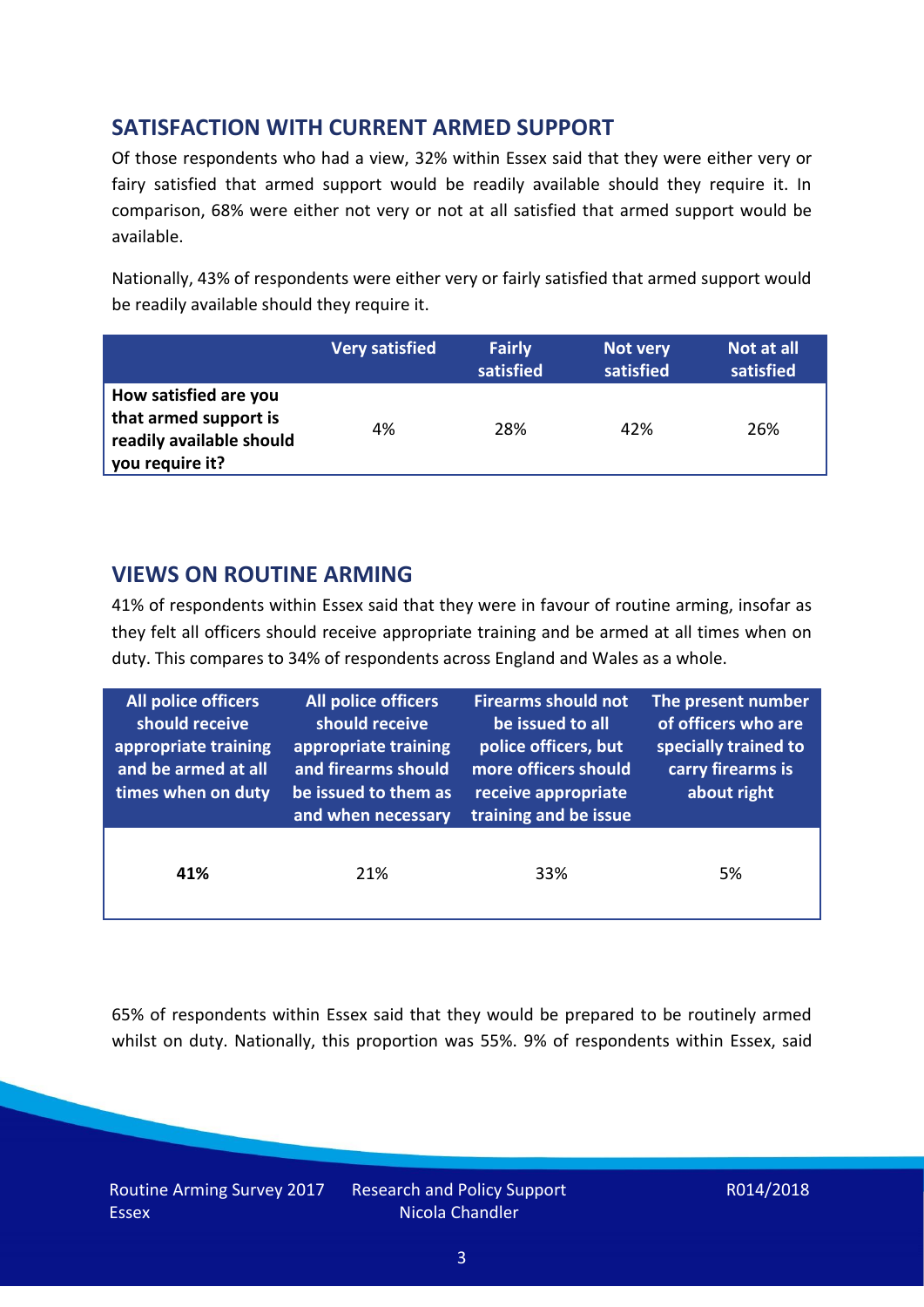that they would not carry a firearm whilst on duty under any circumstances, compared to 11% of respondents in England and Wales as a whole.

| I would be prepared<br>to carry a firearm at<br>all times on duty | I would be prepared<br>to carry a firearm<br>whilst on duty if<br>necessary | I would be prepared<br>to carry a firearm<br>whilst on duty if<br>ordered to do so | <b>Under no</b><br>circumstances would<br>I carry a firearm<br>whilst on duty |
|-------------------------------------------------------------------|-----------------------------------------------------------------------------|------------------------------------------------------------------------------------|-------------------------------------------------------------------------------|
| 65%                                                               | 17%                                                                         | 9%                                                                                 | 9%                                                                            |

### **VIEWS ON OTHER PROTECTIVE MEASURES AND EQUIPMENT**

10% of respondents in Essex (for whom it is applicable to their role), said that they currently had access to double crewing at all times whilst on duty; 75%, said that they wanted access to double crewing at all times whilst on duty.

The proportion of respondents in Essex who said that they have access to double crewing at all times on duty is lower than the national figure, where 11% of respondents have access to double crewing.

12% of respondents in Essex (for whom it is applicable to their role), had access to Taser at all times whilst on duty; in comparison 80% said that they wanted to have access to Taser at all times whilst on duty.

The proportion of respondents in Essex who have access to Taser at all times whilst on duty is lower than the proportion of respondents in England and Wales who had access to Taser at all time, which was 22%.

31% of respondents in Essex (for whom it is applicable to their role), currently had access to Body Worn Video at all times whilst on duty; 80% wanted access to Body Worn Video at all times.

The proportion of respondents in Essex who have access to Body Worn Video at all times whilst on duty is lower than in England and Wales as a whole; nationally 55% of respondents reported having access to Body Worn Video at all times whilst on duty.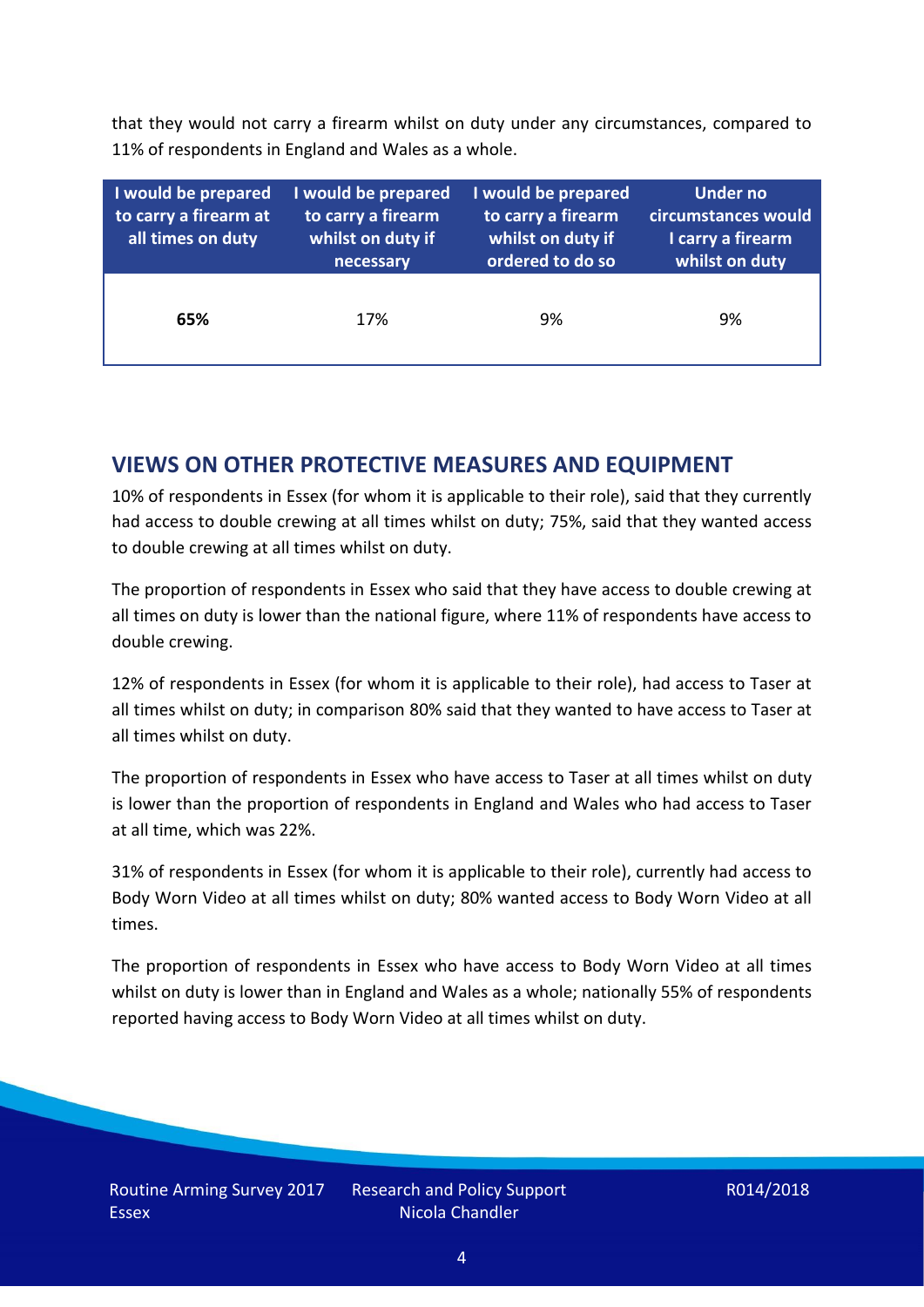| Officers regularly have access to (for<br>whom its applicable to their role): | <b>Double</b><br>crewing | <b>Body Worn</b><br><b>Video</b> | Taser |
|-------------------------------------------------------------------------------|--------------------------|----------------------------------|-------|
| <b>Never</b>                                                                  | 4%                       | 50%                              | 66%   |
| When deemed necessary by an officer<br>with appropriate authority             | 18%                      | 2%                               | 8%    |
| Upon my request whilst I am on duty                                           | 5%                       | 4%                               | 2%    |
| At all times whilst I am on duty                                              | 10%                      | 31%                              | 12%   |

#### **THREATS TO LIFE**

51% of respondents in Essex said that they had felt that their life was in serious danger at least once in the last two years as a result of a threat by a member the public whilst on duty. This is lower than the 54% of respondents within England and Wales as a whole who felt that their life had been in serious danger in the last two years.

A more detailed breakdown of the number of times respondents in Essex felt that their life had been in serious danger in the last two years is provided below.

|                                                                                                                                                                              | <b>None</b> | One | Two | Three to<br>four | Five to<br><b>six</b> | <b>Seven</b><br>or more |
|------------------------------------------------------------------------------------------------------------------------------------------------------------------------------|-------------|-----|-----|------------------|-----------------------|-------------------------|
| How many times in the<br>last two years have you<br>felt that your life was in<br>serious danger as a result<br>of a threat by a member<br>of the public, whilst on<br>duty? | 49%         | 14% | 15% | 12%              | 6%                    | 4%                      |

Research and Policy Support Nicola Chandler